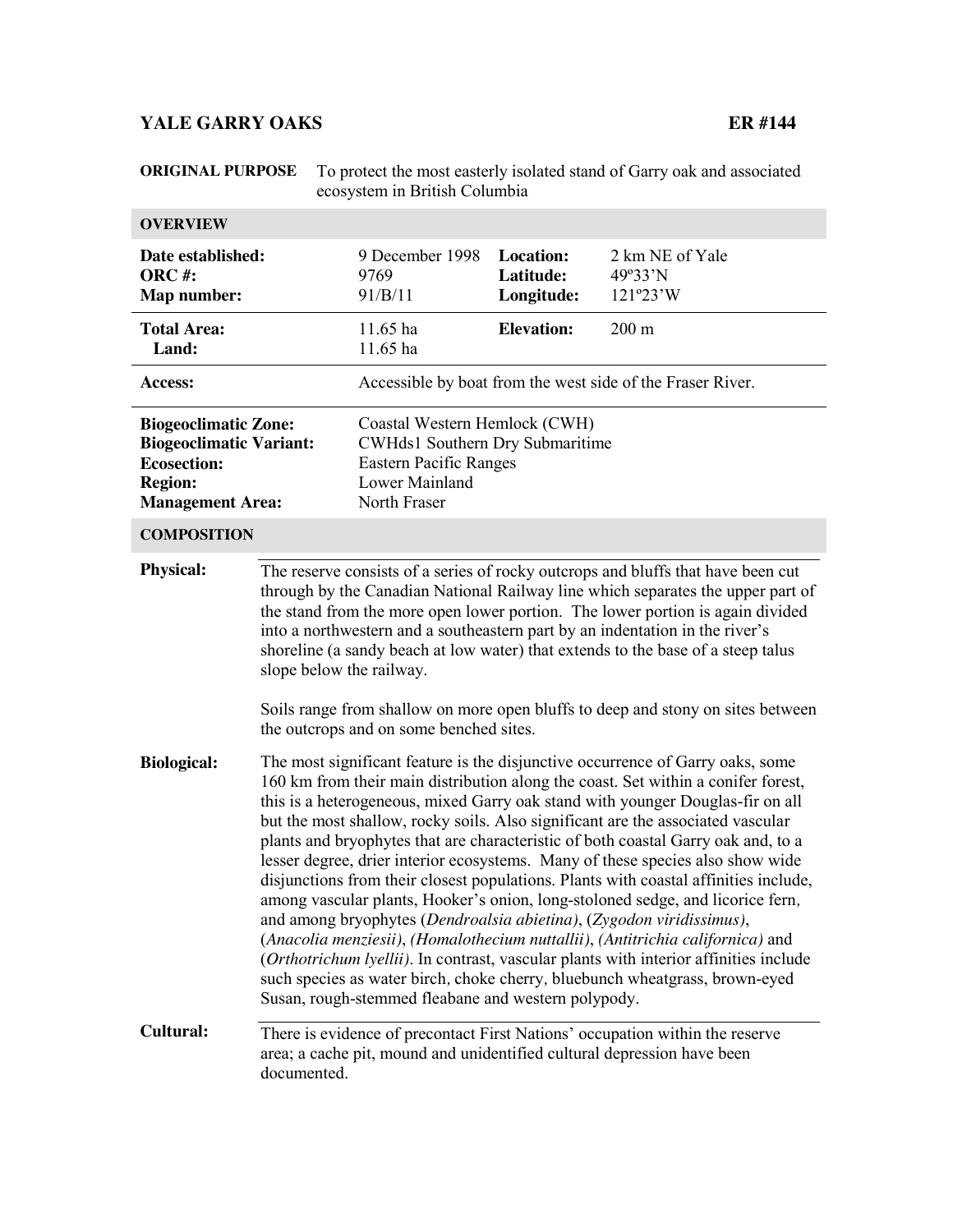### **MANAGEMENT CONCERNS**

| <b>SIGNIFICANT SPECIES</b>                              | <b>BC LIST</b><br><b>STATUS</b>                                                                                                                                                                                                                                                                | <b>COSEWIC STATUS</b>                                                                                                                                                                    | CF<br><b>PRIORITY</b>                                     |                |  |  |
|---------------------------------------------------------|------------------------------------------------------------------------------------------------------------------------------------------------------------------------------------------------------------------------------------------------------------------------------------------------|------------------------------------------------------------------------------------------------------------------------------------------------------------------------------------------|-----------------------------------------------------------|----------------|--|--|
| Garry oak $-$ bigleaf maple $-$ cherries<br>association | Red listed                                                                                                                                                                                                                                                                                     |                                                                                                                                                                                          | Not Assessed                                              |                |  |  |
| White Sturgeon (lower Fraser River)<br>population)      | Red listed                                                                                                                                                                                                                                                                                     | Endangered (2003)                                                                                                                                                                        | 1                                                         |                |  |  |
| heterocodon                                             |                                                                                                                                                                                                                                                                                                | <b>Blue</b> listed                                                                                                                                                                       |                                                           | $\overline{2}$ |  |  |
| <b>THREATS</b>                                          |                                                                                                                                                                                                                                                                                                |                                                                                                                                                                                          |                                                           |                |  |  |
| <b>Climate Change:</b>                                  | The distribution of Garry oak ecosystems may expand, if properly<br>managed and unhindered, due to drying and warming climate and<br>increases in disturbance such as fire. The encroachment of<br>Douglas-fir on Garry oak communities may also continue due to<br>natural forest succession. |                                                                                                                                                                                          |                                                           |                |  |  |
| <b>Geological processes:</b>                            | Fraser River flooding                                                                                                                                                                                                                                                                          |                                                                                                                                                                                          |                                                           |                |  |  |
| Loss of species-at-risk:                                | Encroachment of Douglas-fir into the rare Garry oak stands.                                                                                                                                                                                                                                    |                                                                                                                                                                                          |                                                           |                |  |  |
| <b>Recreation:</b>                                      | Illegal garbage dumping occurs, changing water quality,<br>modifying physical environment and changing the soil chemistry.                                                                                                                                                                     |                                                                                                                                                                                          |                                                           |                |  |  |
| <b>Transportation</b><br>corridors:<br>line.            |                                                                                                                                                                                                                                                                                                | Cutting of Garry oaks for fire wood occurs; access is through rail                                                                                                                       |                                                           |                |  |  |
| <b>Transportation corridor:</b>                         |                                                                                                                                                                                                                                                                                                | Railway corridor increases access to reserve and modifies<br>physical environment. Transportation changes air quality and<br>disturbs species as well as introducing non-native species. |                                                           |                |  |  |
| <b>RESEARCH</b><br><b>OPPORTUNITIES</b>                 |                                                                                                                                                                                                                                                                                                | conducted within the reserve.                                                                                                                                                            | Studies on Garry oak ecology and forest succession can be |                |  |  |

#### **SCIENTIFIC NAMES OF SPECIES MENTIONED IN THE YALE GARRY OAKS ER ACCOUNT**

#### **Flora**

birch, water (*Betula occidentalis)* brown-eyed Susan (*Gaillardia aristata)* cherry, choke (*Prunus virginiana)* Douglas-fir (*Pseudotsuga menziesii)* fern, licorice (*Polypodium glycyrrhiza)* fleabane, rough-stemmed (*Erigeron strigosus* var*. strigosus)* heterocodon (*Heterocodon rariflorum)* maple, bigleaf (*Acer macrophyllum)* moss (*Anacolia menziesii)* moss *(Antitrichia californica)* moss (*Dendroalsia abietina)* moss *(Homalothecium nuttallii)* moss (*Orthotrichum lyellii)* moss (*Zygodon viridissimus)*